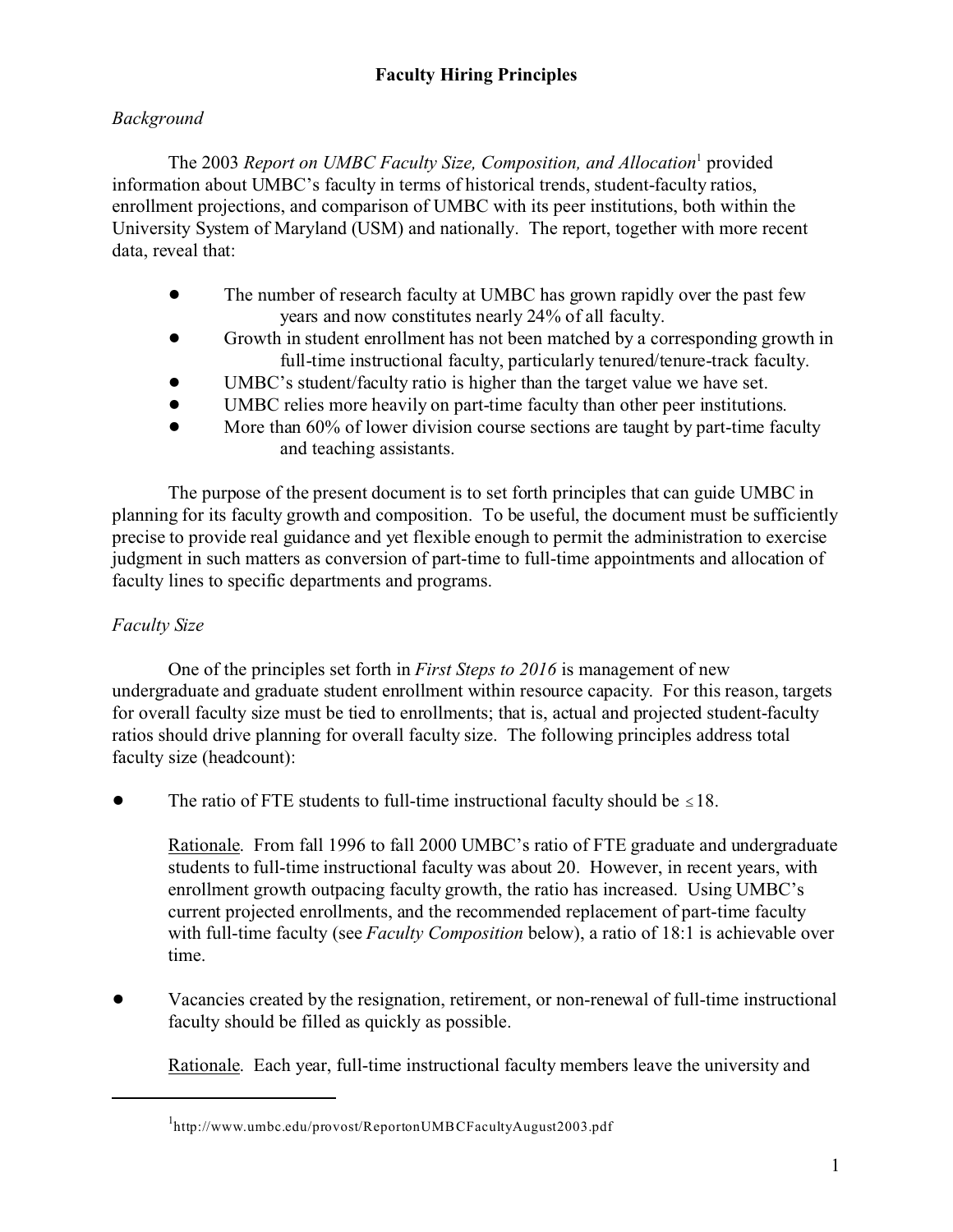offset the potential gains achieved by new faculty hires. When there is sufficient advance notice, searches should be undertaken prior to the separation of the departing faculty member from the university. Temporary vacancies detract from the gain in faculty numbers accomplished though new hires. The practice of intentionally keeping lines vacant for one or two years in order to recoup salary savings needed for other purposes should be discouraged and a realistic budget for those other items (e.g., part-time faculty; start-up costs) should be developed.

### *Faculty Composition*

Planning for the composition of the faculty should be guided by our vision for "An Honors University" and by normative data from other public research universities. For example, the percentage of lower division course sections taught by tenured and tenure-track faculty is quite low  $(23\%$  in Fall 2001), and increasing the percentage would be consistent with our vision of an honors university. Similarly, in comparison with our peer institutions, there is room for substantial improvement in the percentage of faculty who are full-time.

Growth in the numbers of externally funded research faculty should be permitted so long as there is adequate infrastructure to support them and so long as such appointments advance UMBC's mission as a research university.

Rationale. Growth in the research faculty is good for the university unless it creates too great a burden on resources such as space or staff. At present, our largest research centers house the majority of their faculty off site, and growth can be sustained without significant negative impact on the instructional mission. Also, since the vast majority of research faculty are full-time, research faculty contribute to the overall percentage of faculty who are full-time.<sup>2</sup>

No more than 20% of the instructional faculty should be part-time.

Rationale. One conclusion from the *Report on UMBC Faculty Size, Composition, and Allocation* was that "If UMBC wants to achieve its vision of an Honors University, the most important step it can take is to dramatically increase the percentage of full-time instructional faculty." In fall 2003, about 34% of the instructional faculty are part-time. One way to achieve this is to systematically replace part-time faculty, where appropriate, with full-time faculty. For example, a net increase of 10 full-time faculty per year and a net decrease of 15 part-time faculty per year would make this goal achievable by fall 2010.

• Lines currently budgeted for full-time tenured/tenure-track faculty should be filled.

Rationale. If all budgeted lines for tenured/tenure-track faculty were filled, the student/faculty ratio that is reported annually to MHEC (based on "core" faculty), would be at or close to 23:1, our target value. This ratio is an indicator of success in *First Steps*

<sup>&</sup>lt;sup>2</sup> Normative data suggest that percentages of full-time faculty are greater than 90% or even 95% in the top ranked universities, but these figures are based on all faculty, not just instructional faculty.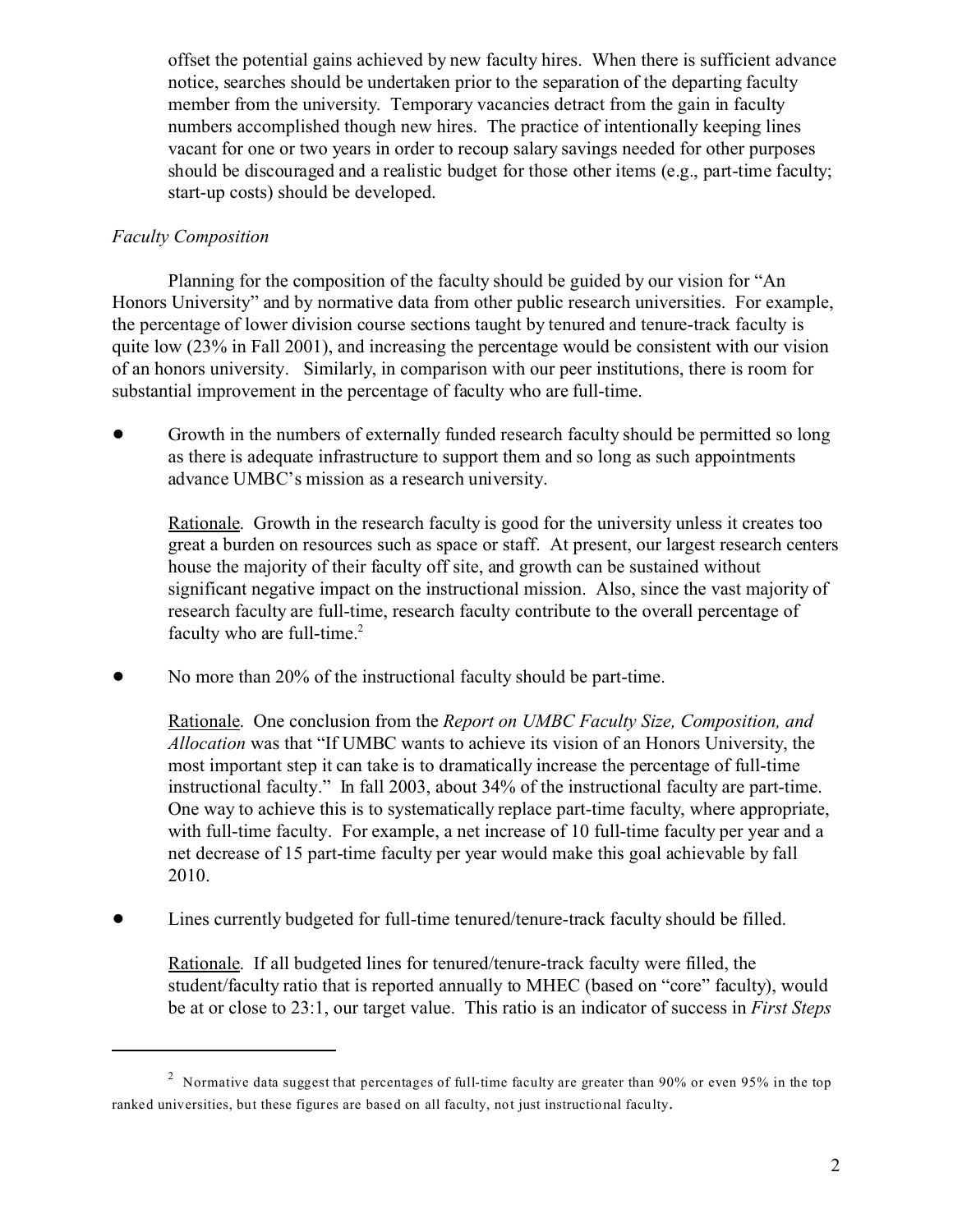*to 2016*. Although the number of budgeted lines should also grow as the university's enrollment grows, filling the currently vacant slots would make a marked difference in this important measure of institutional performance and quality. Lines to be vacated as a result of non-renewal of contract or denial of promotion and tenure should also be filled promptly.

Action on this principle is one means of increasing the full-time faculty according the previous principle.

### *Allocation of Faculty Lines*

Each of the principles below should carry some weight in decisions about allocation of faculty to departments and programs. However, it is not feasible to provide a single ranking or weighting of the principles nor to arrive at a formula for determining which specific hiring requests should be granted. It is reasonable, however, to argue that priority should be given to a hire that fulfills two or more of the principles. It is also reasonable to expect guidance each year from the Provost and the Deans, concerning principles that they are inclined to weight most heavily.

It should be noted that some principles can be addressed in an initial justification for authorization to search; others are based on characteristics of the candidate chosen or circumstances that arise unforeseen. For example, promoting faculty diversity is highly valued, but it is not until the candidate is put forward for appointment that this factor explicitly comes into play. Similarly, opportunistic hires, which advance the university's objectives, are by definition unplanned.

• Consideration should be given to departments and programs that have high student-tofaculty ratios or high student-credit-hour to faculty ratios.

Rationale. Programmatic needs remain a driving force in faculty allocation because the university must fulfill its instructional mission. Departments can choose from among several types of student-faculty ratios and can also differentiate among different types of students (e.g., graduate vs. undergraduate). However, enrollment pressure should not be the sole factor justifying a faculty hire.

• No more than 25% of a program's tenured and tenure-track faculty should be over the age of 60.

Rationale. Loss of faculty due to retirement is a growing concern as faculty members hired in the 1960s and 1970s are reaching retirement age. If one conceptualizes a faculty career as four, or even five, decades, then it is prudent to plan for such turnover on a routine basis. Departments with large numbers of faculty over the age of 60 should be permitted to recruit so as to avoid sudden large numbers of vacant lines. As of fall 2002, 21.5% of the full-time instructional faculty and 30.8% of the tenured faculty were 60 years of age or older.

• One or two hires per year should be allocated on the basis of academic program review. The Provost and Deans will prioritize all of the recommendations arising from the review process with reference to university priorities and goals, as well as departmental/program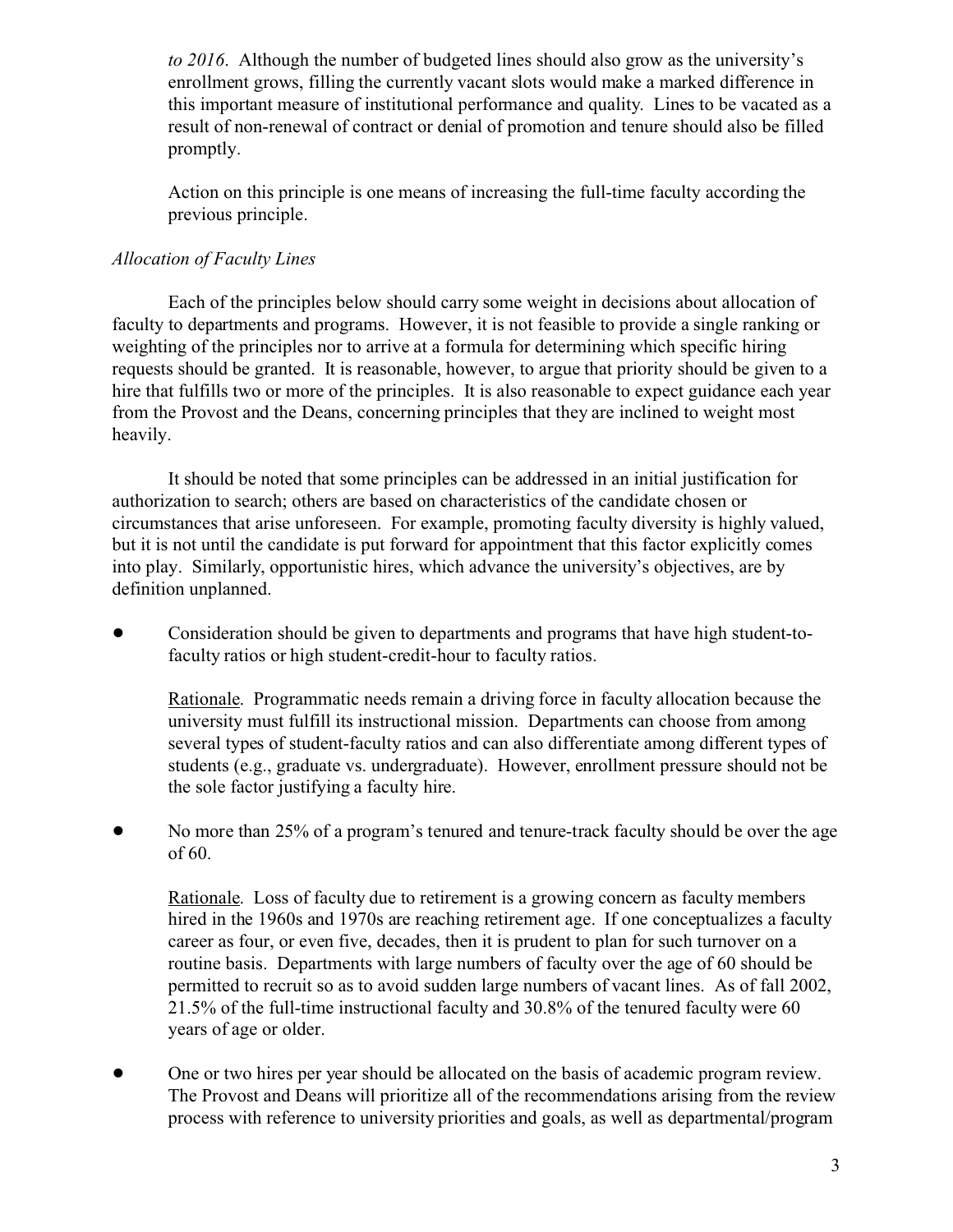strengths and weaknesses.

Rationale. If academic program review is to be meaningful, then there has to be some assurance that the outcomes of the reviews will influence hiring decisions. "Additional resources" is a frequent, if not universal, recommendation arising from program selfstudy and from external program reviews. This principle assures that academic program reviews carry some weight in determining faculty allocation.

! Commitments of faculty lines to new academic programs should be planned for and honored, provided enrollment contingencies, if any, are met.

Rationale. At present, new program proposals are approved and implemented with implicit allocation of faculty lines as noted in the proposal, usually contingent on enrollment. Subsequently, requests for these new faculty compete with other priorities in any given year. This principle formalizes the commitment and suggests that allocation planning should reflect the commitment. A related principle is that new academic program proposals should be realistic in terms of the resources needed for their implementation. Programs implemented with the promise that no new resources are needed will be held to that promise.

• Consideration should be given to departments that have not hired a regular full-time faculty member for more than 10 years.

Rationale. Some infusion of new ideas and talent is important for intellectual vitality. This can be accomplished when vacant lines within a program are filled.

! Start-up costs should be taken into consideration in allocating faculty hires.

Rationale. So long as start-up funding remains a resource limitation, departments and programs with low start-up costs may be given some preference.

! Consideration should be given to departments hiring faculty with expertise in research or scholarly areas targeted by the university or the department for development or emphasis.

Rationale. As the university builds centers of excellence or interdisciplinary clusters of faculty, specific areas of expertise may form the basis for a hiring priority.

! Consideration should be given to departments and programs that have actively supported university priorities. Development of interdisciplinary courses, thematic clusters of courses, first-year seminars, and other such efforts are possible examples of such goals.

Rationale. Many departments have expressed interest and willingness to support the university's academic initiatives, but participation can be costly, requiring additional resources. This provides an opportunity for recognition of such efforts.

• One or two hires per year should be reserved for unique hiring opportunities that are consistent with the university's goals and values.

Rationale. In recent years the university has been able to take advantage of unique,